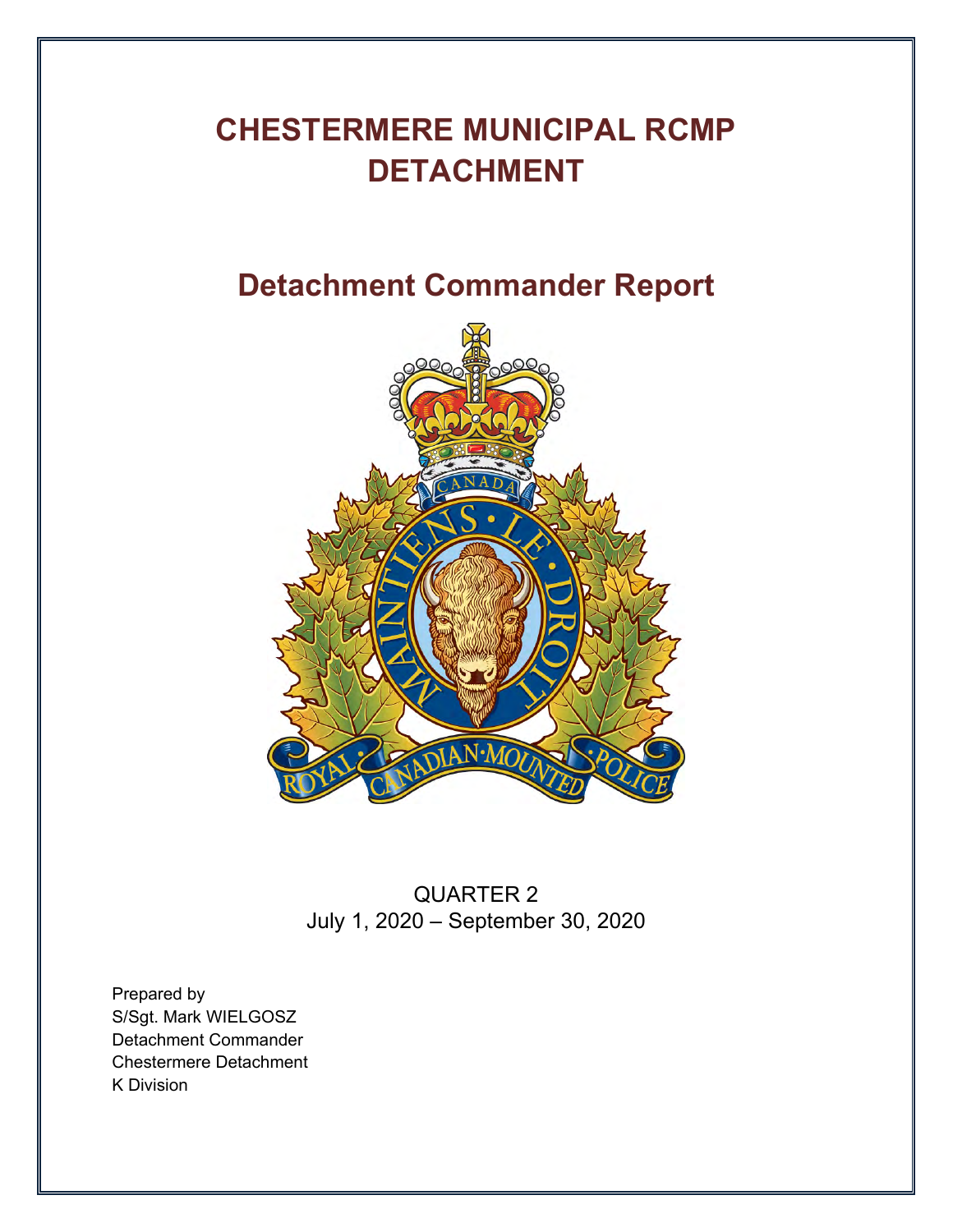

Detachment area estimated population: 21,417 Authorized Police Strength: 17 Regular Members Authorized Support Staff: 5 Municipal Employees

## **2020-2021 ANNUAL PERFORMANCE PLAN INITIATIVES AND QUARTERLY RESULTS**

**1. Reduce Property Crimes** – Reduction of theft from motor vehicles, theft of vehicles, and break and enter.

The goal of this priority is to reduce crimes in this area by 7% this year through use of the following strategies.

#### **Habitual Offender Management**

A habitual offender management program remains in place to target habitual or high impact offenders residing in our detachment area. Enforcement and monitoring efforts are undertaken to ensure offenders comply with ordered conditions or face consequence for non-compliance. Offenders are selected based upon the following factors:

- ‐ Volume of crime they commit;
- ‐ Seriousness of the crimes they commit;
- ‐ Likelihood of reoffending; and
- ‐ Impact of their crime on the community.

During this quarter Chestermere detachment was monitoring seven individuals for compliance with court ordered conditions.

Offender 1: Remained in custody stemming from a robbery and stabbing incident which occurred in quarter one, and will remain in custody until their trial in December, 2020. This offender management matter will be concluded until their status is determined with the trial results.

Offender 2: Compliance checks were completed throughout this quarter until their incarceration from a conviction from a firearm related incident which occurred in Chestermere. This offender was sentenced to 30 months in gaol, as a result this offender management matter will be concluded.

Offender 3: Compliance checks were completed until the release conditions expired. This offender was moved into the Persons of Interest program.

Offender 4: Compliance checks were completed on this offender who is residing in Chestermere while on charge status for matters in Calgary.

Offender 5: Compliance checks were completed until the release conditions expired. This offender was moved into the Persons of Interest program.



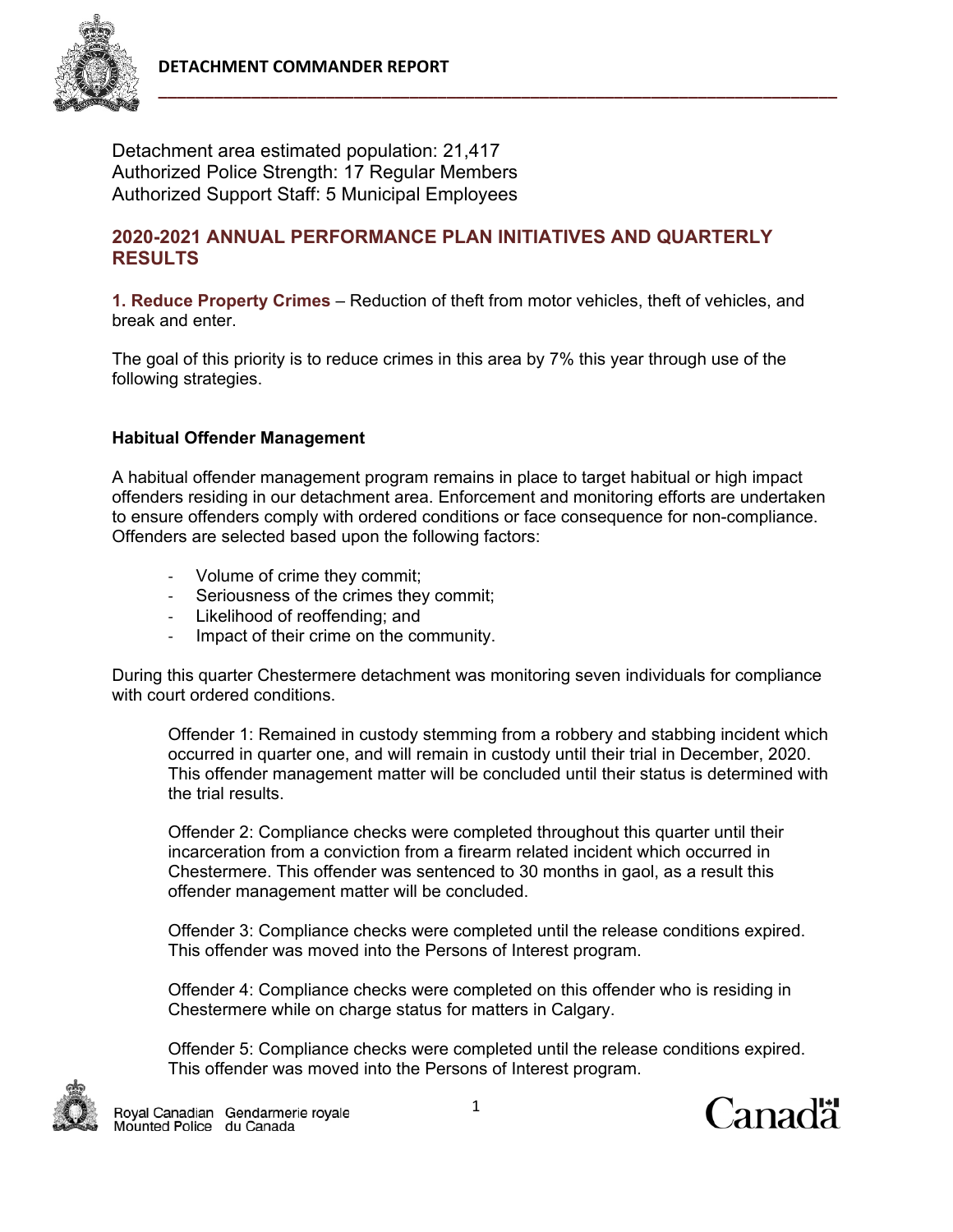

Offender 6: Compliance checks were completed as this offender was added to this program in late September. Further compliance checks will be completed into the next quarter.

All of the identified offenders were found to be in compliance with their conditions when checked.

#### **Persons of Interest**

Outside of the offender management program, Chestermere RCMP monitors persons in the community involved in organized crime or at large on various types of release such as parole, probation, and interim release on open criminal matters. Persons are identified on the potential risk to the community, severity of offences they are accused of, or likelihood to reoffend. Partnerships with Calgary Police Service, Federal Parole Board, Provincial Probation Officers, and RCMP intelligence units are leverage to remain cognizant of offenders moving in and out of Chestermere.

Chestermere RCMP is monitoring 18 persons of interest. Further new persons of interest are under review for periodic monitoring.

#### **Voluntary Registry of Home Surveillance**

Effort remains under way to establish a CAPTURE program to replace the Voluntary Registry of Home Surveillance. The CAPTURE program will add online registration capacity for residents to either participate or cancel registration with the program. The added convenience may see added participation and enhance timely access to information by members while investigating property crimes in Chestermere.

#### **Security Screw Program**

The Chestermere RCMP – Security Screw Program remains active where residents can obtain security fasteners from select locations in Chestermere. Installation of these security fasteners prevent theft of license plates and by extension other property crimes.

Chestermere residents can obtain these fasteners from the Chestermere RCMP detachment, Chestermere Municipal Enforcement, Jiffy Lube, Tire Craft, and Chestermere Lake Registry.

#### **Chestermere Theft Prevention Program**

Chestermere detachment in partnership with Chestermere Citizens on Patrol (CCOP) rolled out a theft prevention program within Chestermere in an effort to raise awareness and reduce property crime in the City. The program commenced in April, 2018 involving CCOP members under the supervision of Chestermere RCMP. Foot patrols within the community are made to check vehicles to ensure they are secure. Vehicles found insecure have informative pamphlets left behind on the seat and members will lock the vehicle. If a vehicle is found running and insecure, the member will knock on the resident's door to provide preventative information.



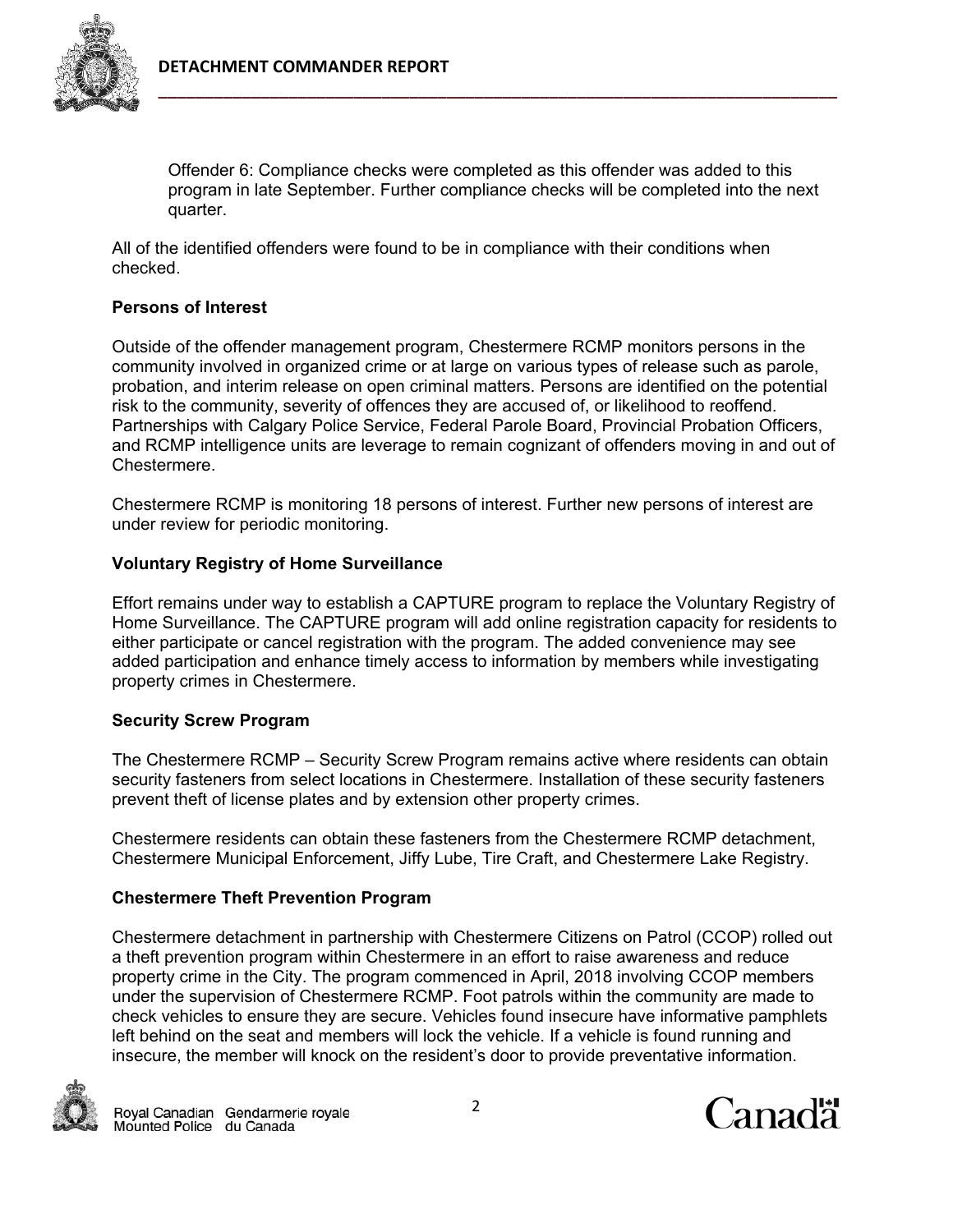

Effort remains under way with the assigned RCMP liaison to CCOP and existing executive to restart this program. Limitations with Covid-19 has caused delays.

# **Construction Site Safety / Crime Prevention Program**

This initiative was added in the last fiscal year to initiate and maintain contact with area developers with a goal to reduce and prevent theft from work sites. Communication efforts involve maintaining after hours contacts for each development site, ability to provide information on current and emerging construction site theft trends, consultation on site crime prevention through environmental design, and advance notice for delivery of high value items.

Area developers have been supportive of encouraging new home buyers to install home surveillance options and considering participation in the CAPTURE program once active.







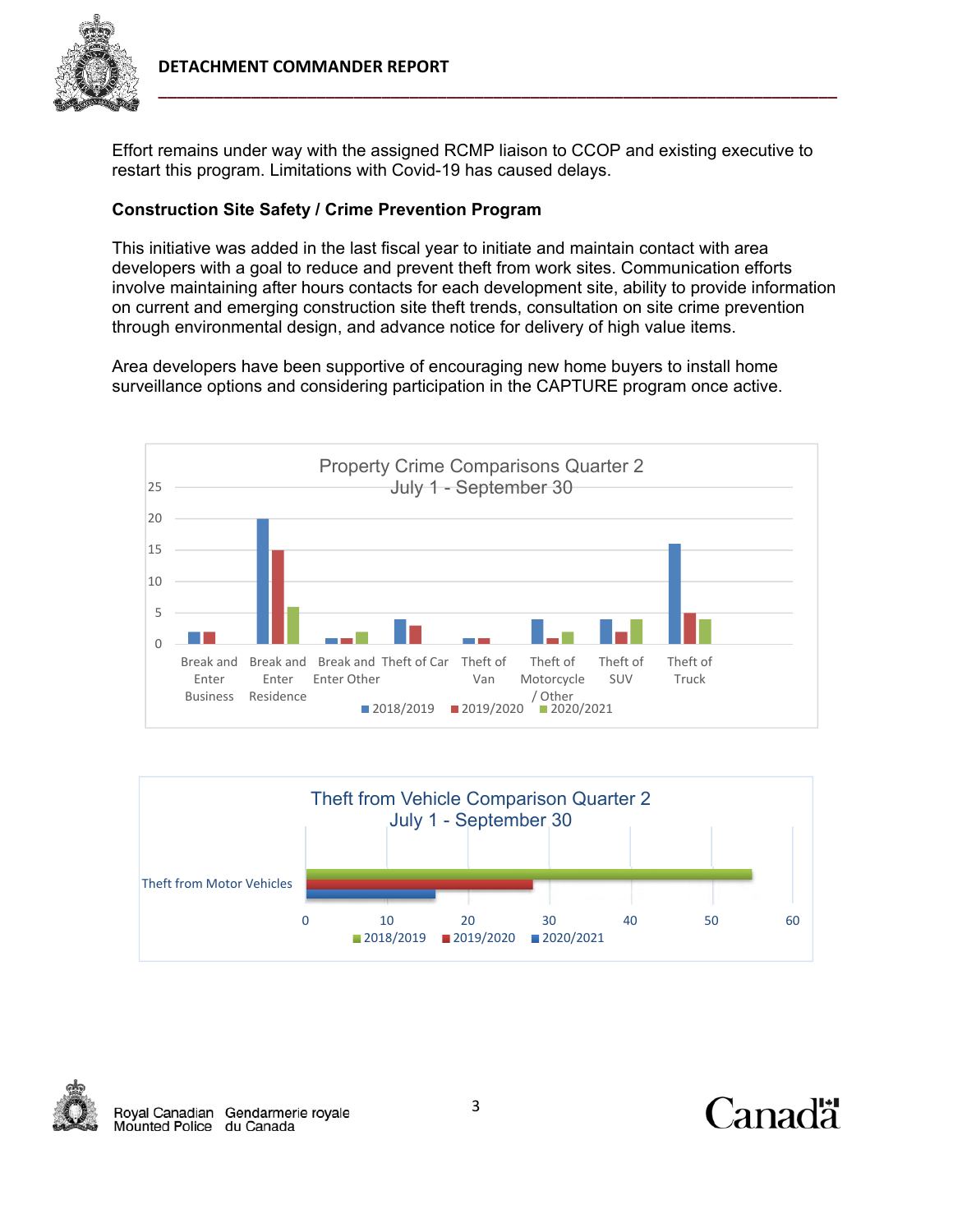



| <b>QUARTER 1 PROPERTY CRIME</b> | <b>PREVENTABLE</b> | $\frac{1}{2}$ |
|---------------------------------|--------------------|---------------|
| <b>Break and Enter</b>          |                    | 38            |
| Theft of Motor Vehicles         | h                  | 50            |
| Theft from Motor Vehicles 16    |                    | 1 Q           |

Break and enter files were reduced from 18 to 8 (-56%), theft of motor vehicles fell to 11 from 13 (-15%), and Theft from MV fell to 16 from 28 (-43%) compared to quarter two last year. Ongoing crime prevention programs have contributed to this reduction. Overall year to date, objectives in this area are on average at 24% of our planned goal at the mid point of this fiscal year.

A significant driver this quarter remained the current state of the Covid-19 pandemic. Work from home arrangements and lack of travel options increase occupancy of residences thereby reducing opportunity for would be property criminals.

Preventable crimes have been dropping in part of the increased public vigilance and presence at home.

Theft of license plates continues to be problematic. Half of the theft from vehicle occurrences this quarter involved theft of license plates. Effort to seek greater participation in the *License Plate Security Screw Program* will continue. Security screws are available to Chestermere residents free of charge at Jiffy Lube, Tire Craft, Chestermere Lake Registry, and at the Chestermere RCMP detachment.

For current information on property crimes committed within Chestermere, please visit the Chestermere RCMP Crime Map on the City of Chestermere web page at www.chestermere.ca/RCMP

**2. Traffic Safety –** Reduction of both injury and overall collisions.

The goal of this priority is to maintain low levels of overall and injury collisions as established in FY2018/2019 as a baseline. Resulting reportable collisions in this period represent a reasonable baseline to maintain or exceed in this year's plan.



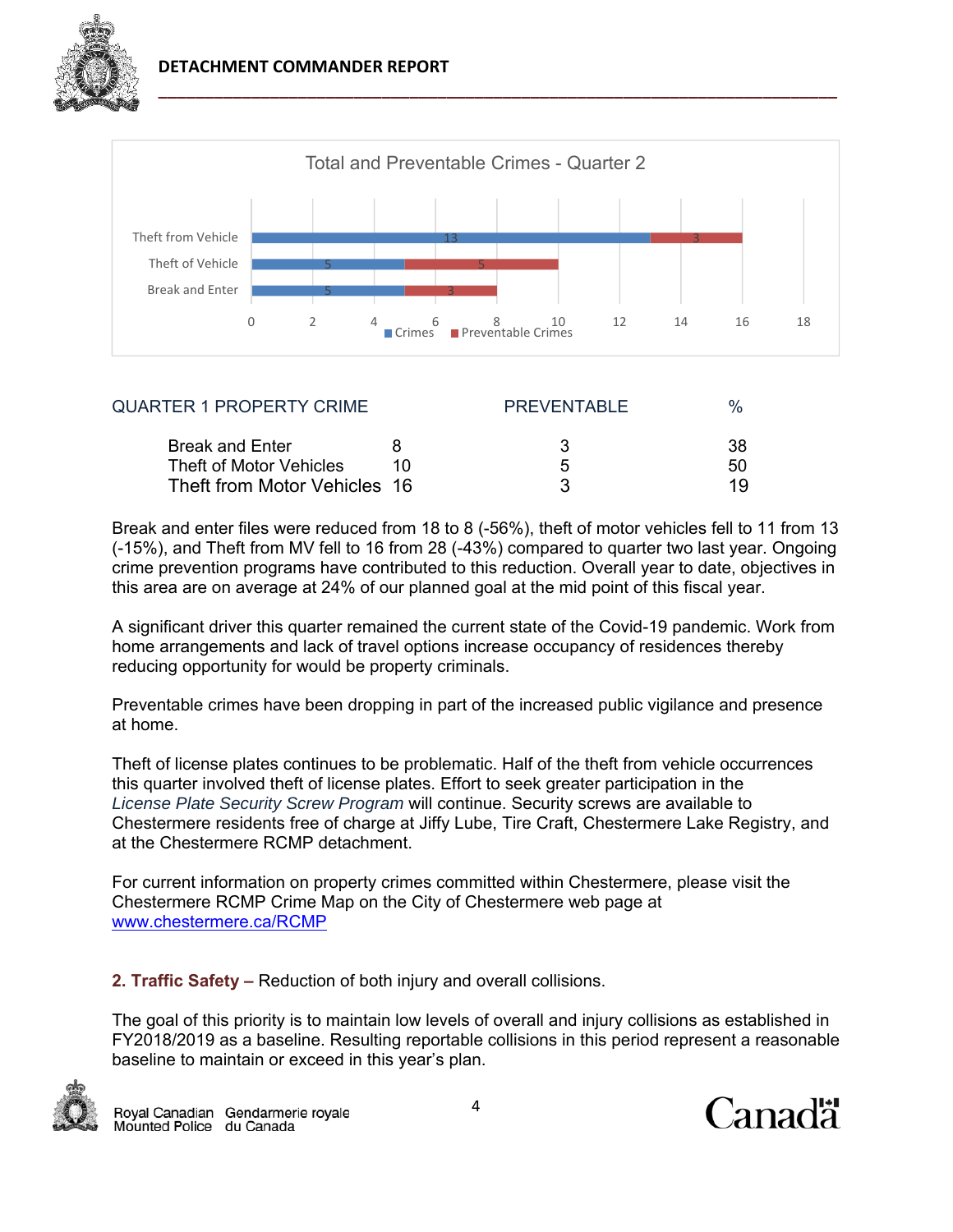

# **Traffic Safety/Enforcement**

Quarter two enforcement results:

- ‐ 298 violations were issued by detachment members;
- ‐ 7 impaired drivers were removed from Chestermere roads; and
- ‐ 2 drivers were issued alcohol/drug suspensions.
- ‐

## **Enhanced Road Safety Initiative**

The Chestermere Enhanced Road Safety Initiative commenced in August 2017 where additional members were assigned to enhanced shifts targeting impaired, aggressive, and distracted driving within the City of Chestermere. Shifts have been filled by Chestermere RCMP members, RCMP members attached to the Southern Alberta District Traffic Services Unit, Alberta Sheriffs, and Chestermere Community Peace Officers. The aim of the program is to raise awareness with respect to traffic safety, increase road safety through visibility and enforcement, and reduce injury collisions within the City of Chestermere.

The Enhanced Road Safety Program resumed operations on July 25, 2020 with Alberta Sheriff resumption of participation occurring on August 25, 2020. In quarter two, 26 enhanced shifts were completed which produced:

- ‐ **491 Total infractions**
- ‐ 270 Speed
- ‐ 53 Seatbelts
- ‐ 45 Distracted Driving
- ‐ 21 Intersection Offences
- 26 Vehicle Deficiency Violations
- 34 No Drivers License / Fail to Produce
- 11 No Registration and/or Insurance (includes fail to produce)
- 45 Other Moving Offences
- ‐ 0 Liquor Offences
- ‐ 0 Liquor Seizures
- ‐ 6 Bylaw Offences
- ‐ 3 Suspensions
- ‐ 0 Cannabis Infractions
- ‐ 15 Roadside Screening Tests
- 84 Mandatory Alcohol Screening Tests

A total of 429 drivers were issued violations. 287 (67%) were non-residents of Chestermere, 142 (33%) were residents of Chestermere.

### **Check Stop Program**

In quarter two, 23 documented check stops were conducted which resulted in:



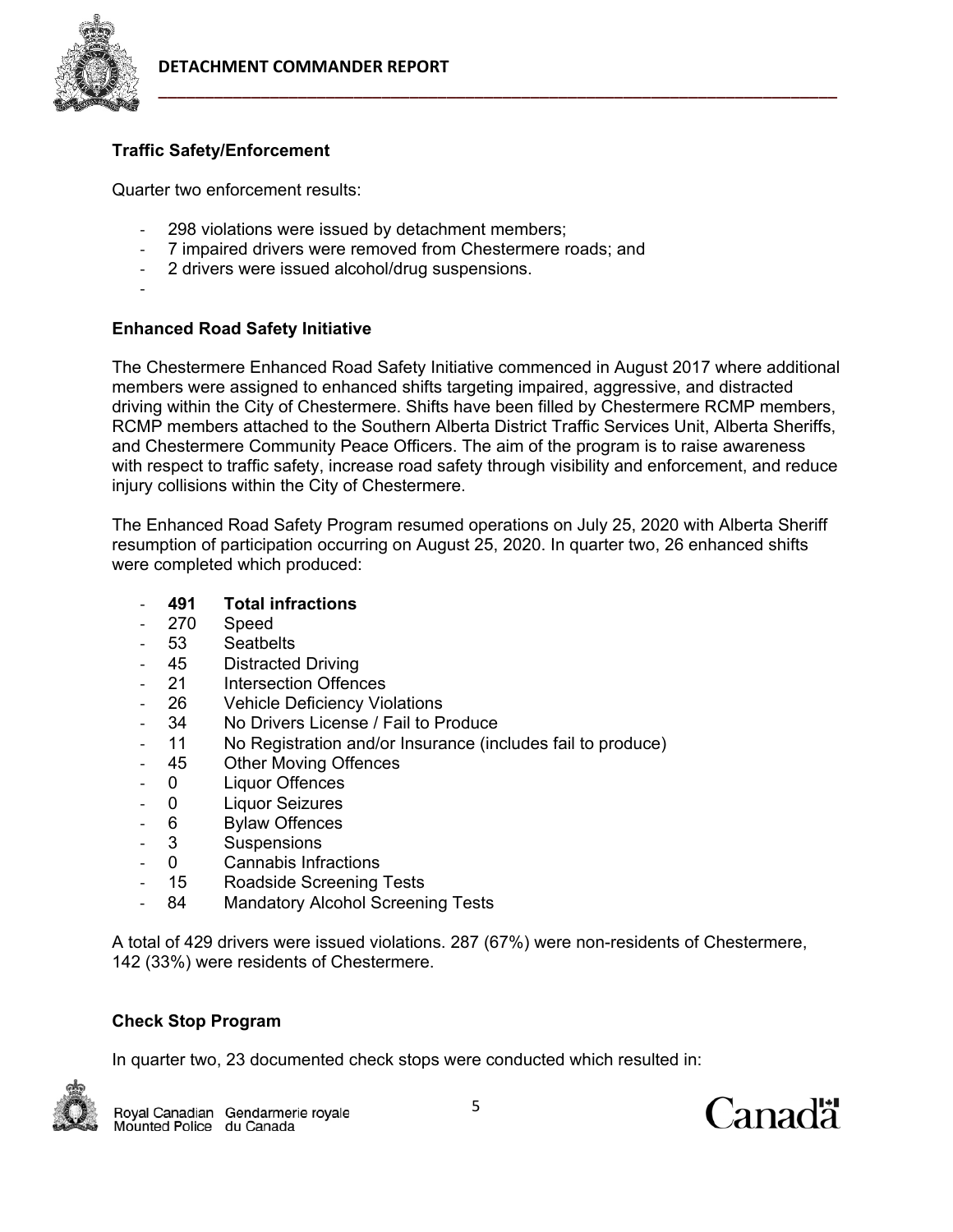

- ‐ 601 Vehicles Checked
- ‐ 0 Violations Issued
- 0 Impaired Driver(s)
- 1 Driving Suspensions

# **Bar Walk Program**

Chestermere members conduct foot patrols through licensed establishments to maximize visibility in an effort to prevent, detect, and deter criminal activities. Criminal activity may include Gaming Liquor and Cannabis Act infractions, Illicit drug offences, or impaired driving. During quarter two, Chestermere members documented 46 bar walks.



# **Collision Comparisons**

Collisions were reduced this quarter from 30 to 19 (-37%) and injury collisions remain unchanged at four compared to the same time frame last year. Current high visibility initiatives and road safety enforcement remains the main drivers in these reductions. Other contributing factors are related to the ongoing Covid-19 pandemic with higher levels of unemployment and work from home arrangements.

# **3. Community Involvement Activities**

# **School Visits**

During quarter two, Chestermere members documented 21 school visits, a reduced number as a result of the summer break. The majority of the visits were conducted during September for back to school activities, update of SAFE plans, and introductions of school liaison members to staff and students.



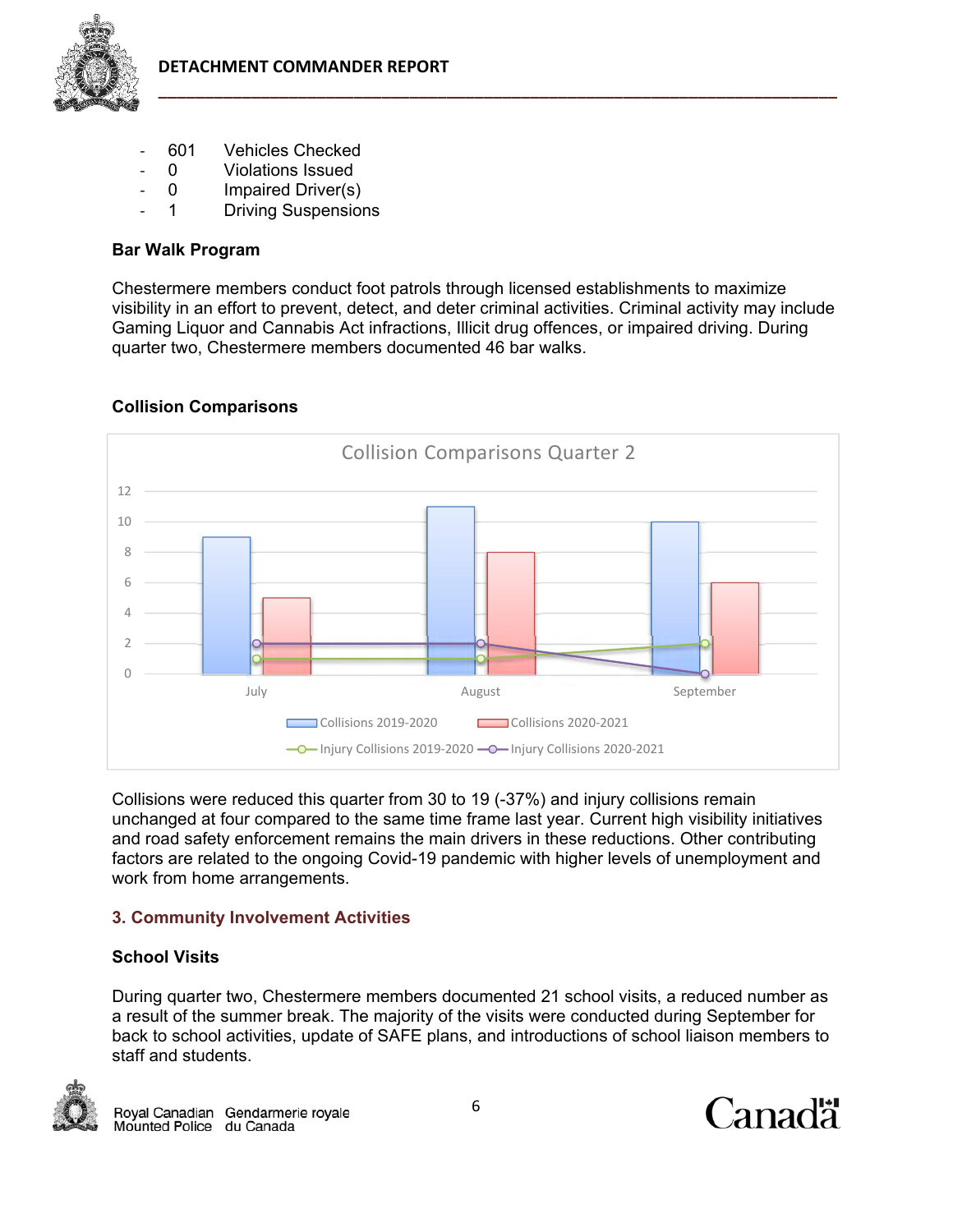

### **Attendance at Community Events**

During quarter two members attended 11 community events. Details of the events were:<br>July 13:

- Cst. KNEZEVIC stopped to play basketball with kids in the park.
- July 23: Cst. KNEZEVIC and NEUFELD stopped to play football with kids at Anniversary Park.



CHESTERMERE ROMP<br>SECURITY SCREW<br>FROGRAM **CMP** 

CHESTERMERE RESIDENTS ONLY

August 19: Cst. SADR attended the Rec Centre during a fair event to promote the Security Screw Program and install screws on vehicles per resident request.



- August 22: Cst. KNEZEVIC attended and participated in the Synergy Duck Race which raises money for the organization. S/Sgt. WIELGOSZ, R/Cst. ANDERSON, and Cst. NEUFELD attended as well to cheer on the participants
- August 25: Cst. NEUFELD attended the Tuesday Night Cruisers at the Landing.

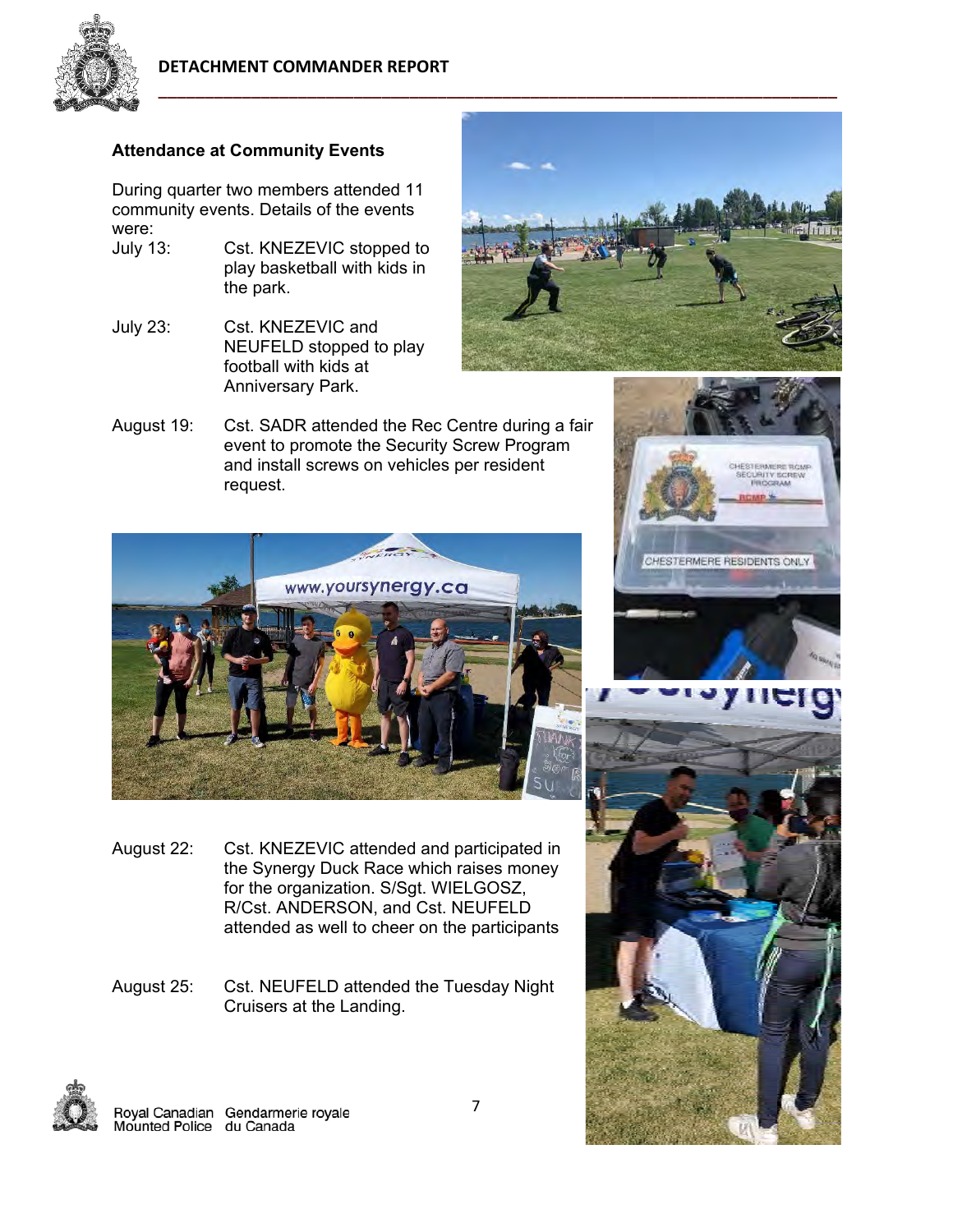

August 27: In a show of support for policing, the RCMP Veterans Association in Calgary organized a drive by of the Chestermere RCMP detachment.



- Sept. 10: Cst. NEUFELD and Cpl. CURRIE attended a Suicide Prevention Vigil at John Peake Park.
- Sept. 18: Cst. NEUFELD attended the Mountain View Funeral Home to participate in and show support at a celebration of life for a recently deceased Chestermere youth. Cst. NEUFELD met with family members and expressed condolences on behalf of the Chestermere RCMP.

## **Public Education / Engagement**

Public education is undertaken with monthly meetings with Police Communications Committee and made public with the consent agenda at Council meetings. Information on crime prevention measures is also disseminated through the committee's Facebook page which continues to grow in followers.

Consultations continue on a yearly basis with elected officials, other service providers, area schools, feedback through the Police Communications Committee Facebook account, community groups, and inter agency meetings. This year additional public consultations are planned in a town hall format in an effort to enhance community engagement.

### **Community Liaison Program**

Chestermere RCMP has initiated a community liaison program where a member is assigned to a community group. The purpose of this program is to form a link with community groups to seek feedback on concerns and open channels of communication with respect to education, how to reduce or prevent victimization, and early identification of community cultural issues. Liaisons continue monthly contact with 15 local community groups.

### **4. Other Initiatives**

### **Proactive Park, Green Space, and Business Patrols**



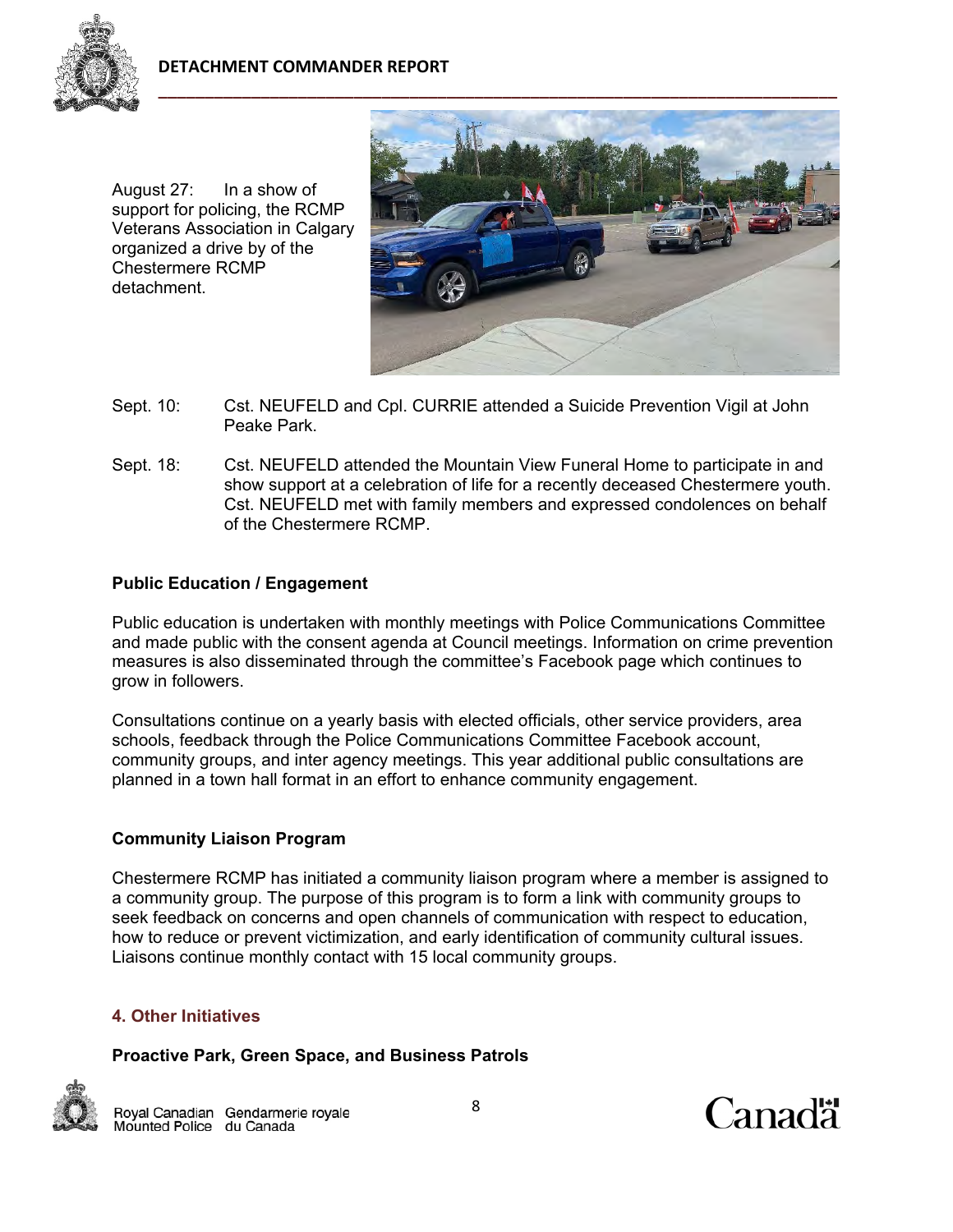

Through the years Chestermere RCMP has conducted regular patrols of our parks and green spaces in a number of different formats such as the Community Standards Initiative, bike patrols, and regular foot patrols. During the initial stages of the Covid-19 pandemic, these patrols were enhanced which also included regular presence in public spaces and businesses.

A goal of 4,020 individual patrols through these areas was set for this fiscal year with a primary focus on quarter one and two. During these patrols, our members engaged with the public in positive ways and participated in open area events as they occurred. During the warmer months an additional focus was placed on our beaches while working with the City of Chestermere to promote safe and healthy user ship of public amenities.

During this quarter 152 man hours were invested in 2,339 documented patrols through our parks and green spaces with approximately 16,356 contacts.

Year to date, 4,314 individual patrols were documented which consumed 353.6 man hours and involved approximately 22,677 contacts. Presence in open areas, parks, schools, and business parks will continue but will not be recorded for the remainder of this year.

# **Water Safety Program**

The Water Safety Program commenced in May as a continued part of an overall Lake Safety Management Plan. During quarter two Chestermere RCMP completed 21 of 29 scheduled patrols. Cancellations were attributed to either weather or unavailability of crew. During these patrols:

- 653 Vessels were checked;
- 47 Safety inspection decals were issued;
- 6 Vessels where liquor was disposed;
- 1 One vessel removed from the lake due to lack of safety equipment and unseaworthy condition.

On July 26, lake visitors were found attempting to navigate Chestermere Lake with this home made vessel which was constructed from milk crates, milk jugs, zip ties, two electric motors, and three marine batteries. Members conducting their patrols found this vessel and occupants in distress under the Chestermere Boulevard causeway. All were taken aboard and brought back to the boat launch where the vessel was removed from the water.

While the recycling efforts of the vessel builder are commendable, this vessel was unsafe to be on Chestermere Lake as it started to separate from the bottom causing instability causing the occupants to fall overboard.



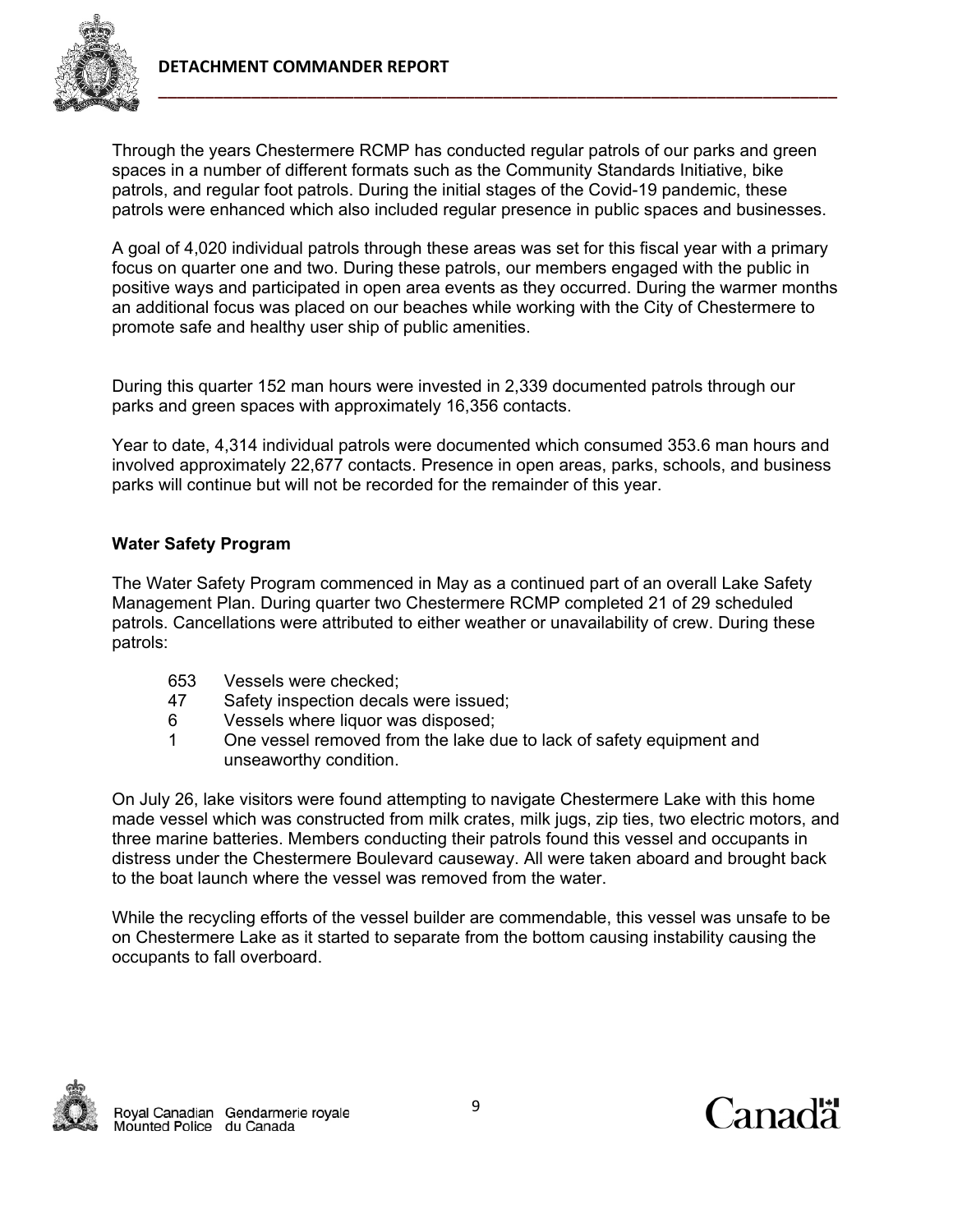

## **DETACHMENT COMMANDER REPORT**





Several other instances occurred where patrolling members were needed to tow lake users on paddleboards, or other vessels to shore as a result of inexperience, or weather.

Total numbers for the season:

- 985 Vessels checked:
- 61 Safety inspection decals issued;
- 9 Vessels where liquor was seized;
- 2 Vessels ejected from the lake for lack of vital safety equipment and inability to produce vessel operator competency card, and the other as an unseaworthy vessel.

The majority of vessels found in non compliance were non-residents and involved missing safety equipment, or failure to licence vessels with Transport Canada.

More information on the Chestermere RCMP's water safety program, and safety inspection decal program can be found on the City of Chestermere website at Chestermere.ca/RCMP under the Water Safety Program tab.

### **Citizens on Patrol**

The program remains inactive for this quarter. A RCMP liaison is assigned to this program to assist as required.



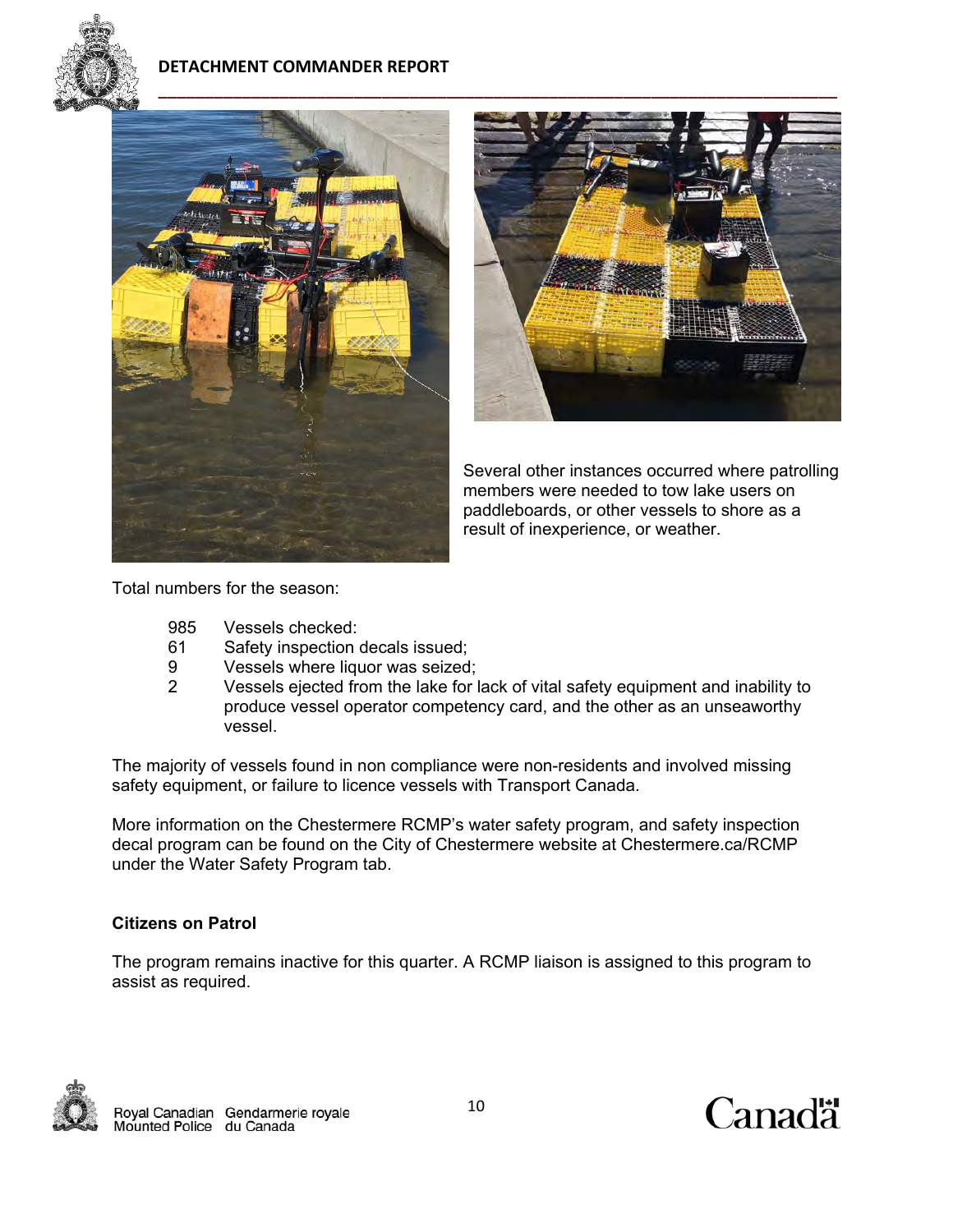



# **Positive Ticketing Program**

The positive ticketing program has continued and members have been identifying worthy candidates in their regular patrols, park and green space patrols, and by referral through the community group liaison program. Despite the challenges imposed through the pandemic, this program maintains full support and continues to foster positive contact between law enforcement and Chestermere youth.



## **Fiscal Year to Date Calls for Service**

During quarter two (excluding traffic offences) Chestermere detachment responded to 844 calls for service, down from 961 the year prior representing a 12% decrease. Fiscal year to date there has been a reduction of 20% in calls for service. Factors which have contributed to this reduction remain:

- ‐ Work from home arrangements, self isolation, and significant distancing between individuals;
- ‐ Less resulting traffic and close interactions;
- ‐ Closed businesses or businesses just reopening after phase two of the Provincial relaunch; and
- Decreased recreational activity and travel options.

Traffic files decreased this quarter from the same time frame the year before. As noted in the road safety reporting section collisions fell significantly with reductions of vehicles on roadways, reduced travel, and ongoing road safety efforts.



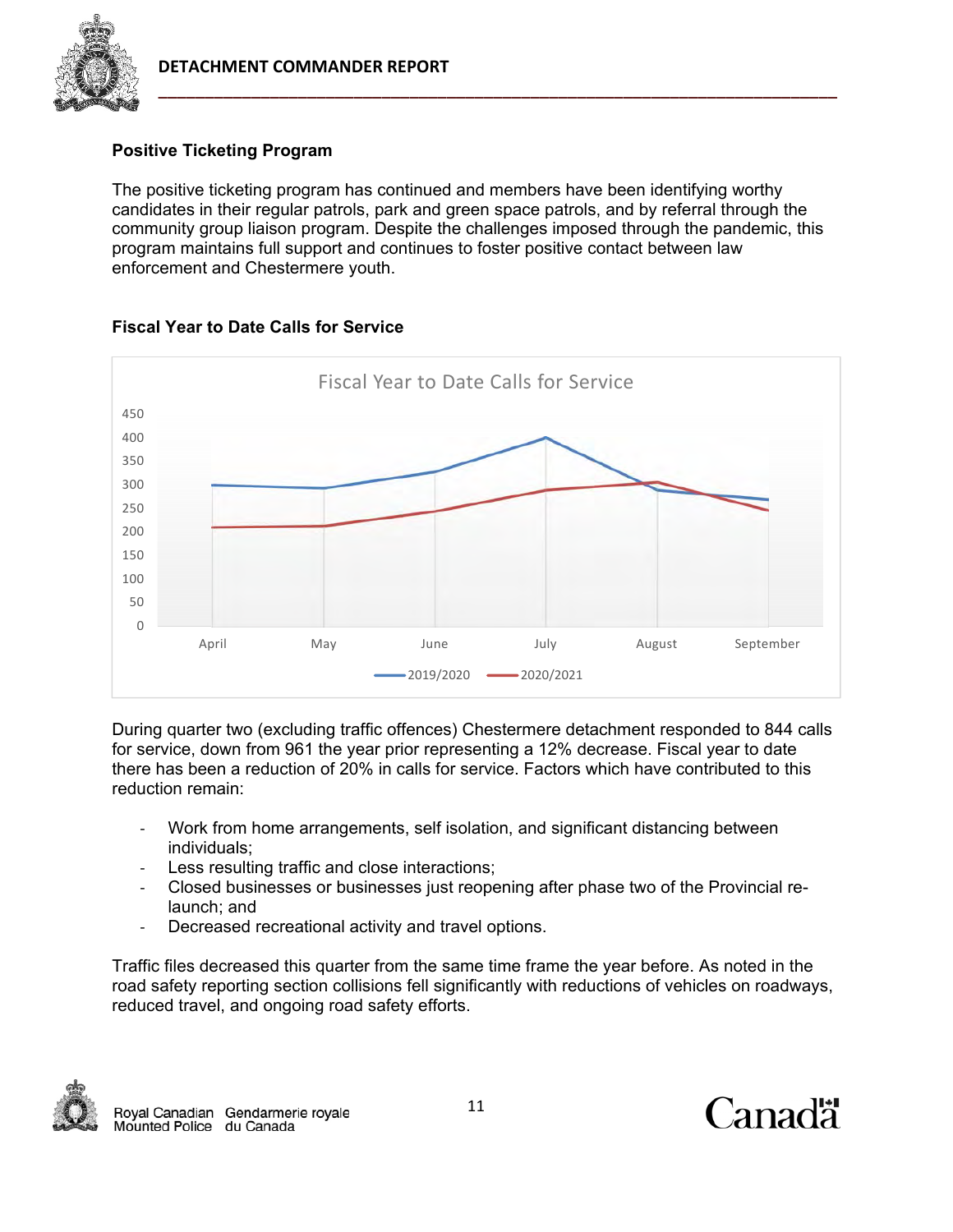**DETACHMENT COMMANDER REPORT** 



An observable increase in traffic activity began to occur after phase two of the Provincial relaunch which increased the number of traffic related investigations. The Enhanced Road Safety program resumed on July 25, Alberta Sheriff participation in the program resumed on August 25, and full restoration of regular road safety initiatives are seeing increases through to the end of this quarter. Performance in this area nearly intersects in September between this year and last year.

*\*\*\* Traffic offences were removed as Chestermere detachment continues use of e-ticketing. E-ticketing creates a file for each roadside stop. While not all members are using e-ticketing, inclusion of traffic stats may give the appearance of artificially high occurrence numbers. \*\*\** 



# **Chestermere Detachment Front Counter Service Delivery**

In quarter two (July - September) Chestermere detachment front counter recorded 1,279 contacts for service compared to 1,820 the year before *(30% decrease).* Year to date there